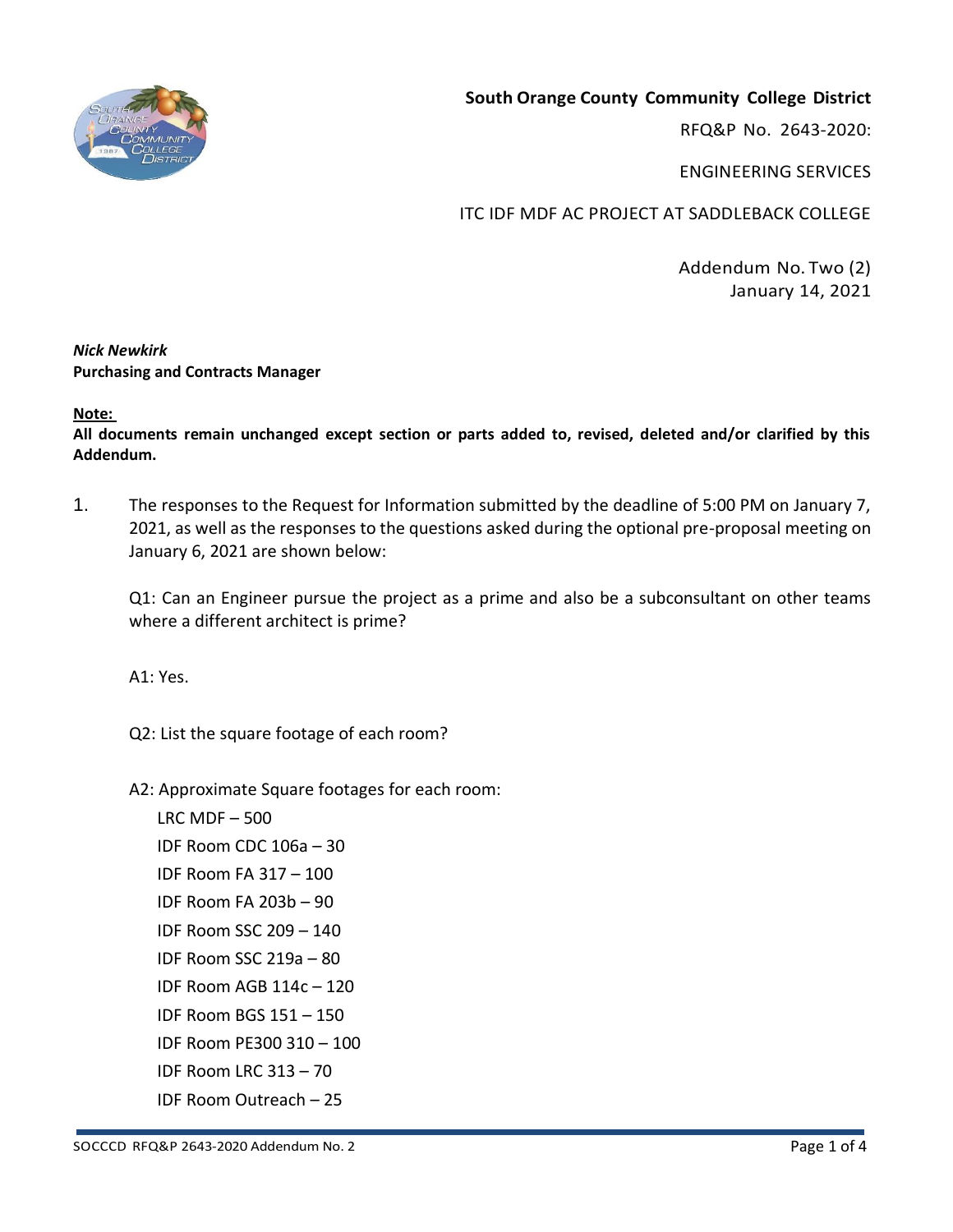Q3: Is the design work expected to be in CAD or Revit?

A3: CAD.

Q4: If PDF files of the record drawings are available we might be able to provide a better fee proposal, can we have access to the record drawings?

A4: The PDF files of the record drawings will be made available to the awarded firm.

Q5: Is there an allowable downtime for IDF or MDF cooling or will new systems need to be installed prior to demolition of existing?

A5: The MDF room will require continuous cooling with no downtime, which is why the college wants a CRAC unit in the MDF room. Temporary cooling will not be necessary in the IDF room.

Q6: Can any information be provided regarding existing electrical service?

A6: The PDF files of the record drawings will be made available to the awarded firm, but field verification will still be required.

Q7: Is there any information available about the heat load generated by the IDF and MDF equipment?

A7: Heat load data will be made available to the awarded firm.

Q8: Are we inferring correctly that the IDF and MDF projects are both in the Learning Resources Center?

A8: Building and Room numbers: LRC MDF IDF Room CDC 106a IDF Room FA 317 IDF Room FA 203b IDF Room SSC 209 IDF Room SSC 219a IDF Room AGB 114c

SOCCCD RFQ&P 2643-2020 Addendum No. 2 Page 2 of 4

IDF Room BGS 151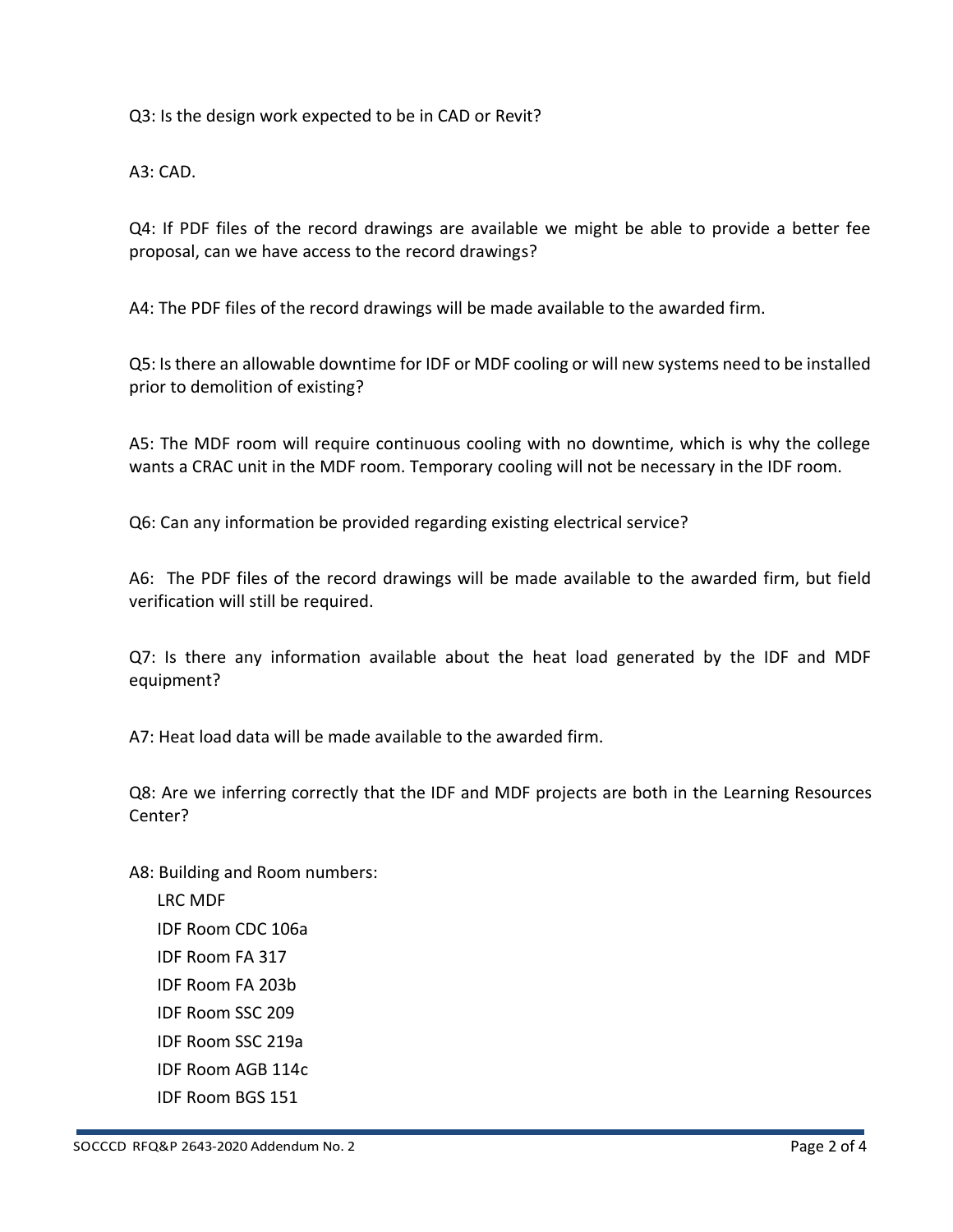IDF Room PE300 310 IDF Room LRC 313 IDF Room Outreach

Q9: Regarding E power, are we to propose calculations for existing power supply with available capacity? Or increase in supply of the existing E power circuits.

A9: New design will include provisioning of new electrical power for each unit using epower where available or house power when unavailable.

Q10: Is E power desired for the new AC units? Or only at the rack level?

A10: New design will include provisioning of new electrical power for each unit using epower where available or house power when unavailable.

Q11: Does the Engineer need to be Prime (holder of contract) or the Architect or either?

A11: Either. An Architectural Firm or an Engineering Firm can be the Prime (holder of the contract).

Q12: Are record drawings available for each of these 9 areas of work?

A12: Yes, they are in PDF format and will be made available to the awarded firm. No ACAD files are available.

Q13: What is the construction cost?

A13: The construction cost is unknown and shall be determined by the awarded firm.

Q14: What is the proposed construction schedule? Summer 2021? Do you intend on having each of the scopes of work constructed concurrently?

A14: Time is of the essence, and yes, concurrent construction is preferred.

Q15: Is it an option, should it be determined appropriate, to not go to DSA?

A15: The construction cost of the project is likely to necessitate going to DSA. Firms shall propose as though the project is going to DSA.